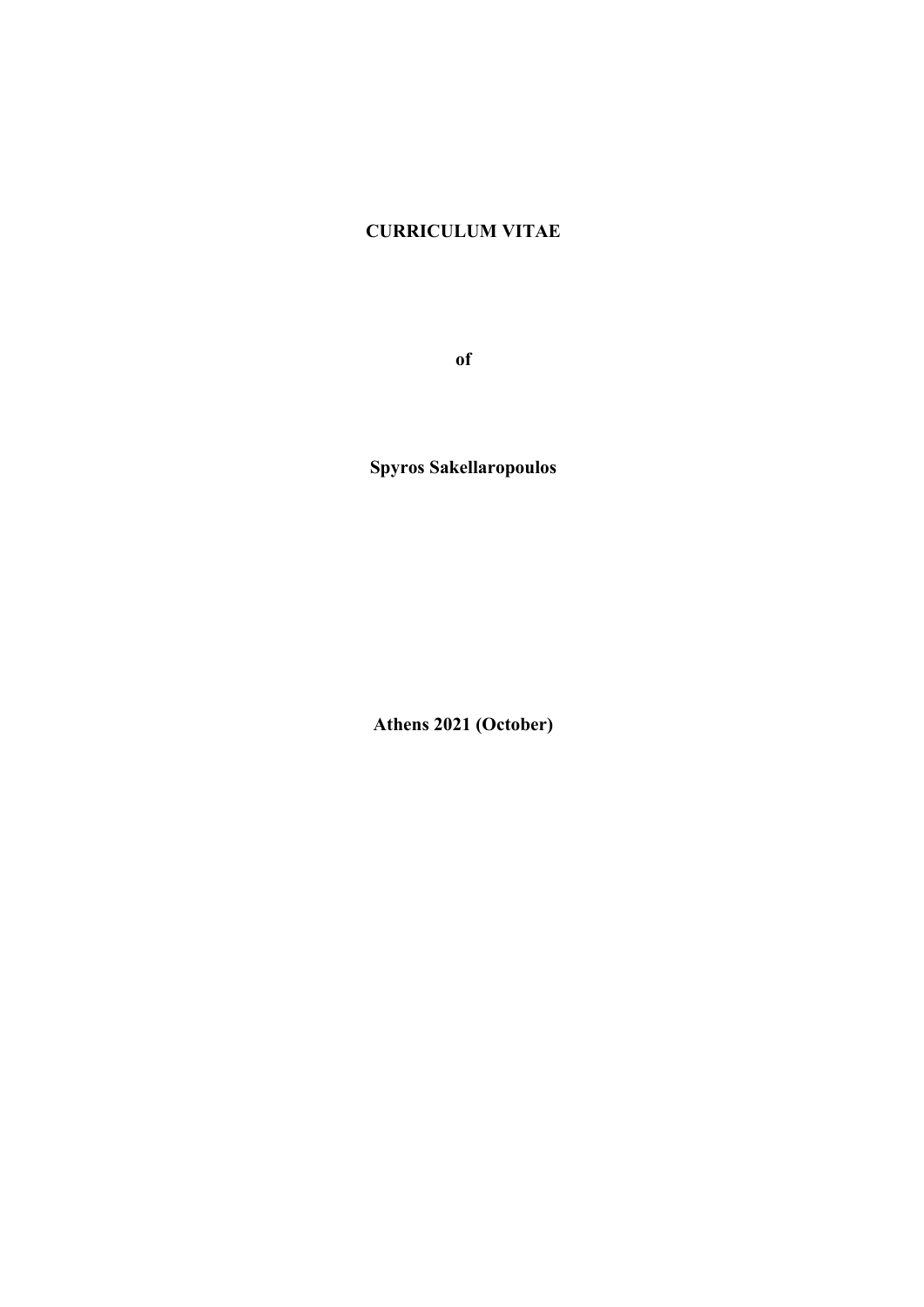# 1. PERSONAL DATA

Name: Sakellaropoulos Spyridon

Date of birth:  $22<sup>nd</sup>$  April 1967

Current professional status: Professor in the Department of Social Policy, Panteion University, specialization in "State and Political Theory" – Tutor in European Civilization at the Hellenic Open University.

> e-mail: sakellaropouloss@gmail.com webpage: www.spyrossakellaropoulos.com

# 2. STUDIES

- 1989: Degree from the Sociology Department of Panteio University.
- 1992: Diploma in Advanced Studies in Anthropology and Sociology of Politics Department of Anthropology and Sociology of Politics, University of Paris VIII.
- 1995: Doctorate in Sociology with specialization in Sociology of Politics, University of Paris VIII on the subject of "Pouvoir Politique et Forces Sociales en Grèce d`Aujourd'hui (1974- 1988)" (Political Power and Social Forces in Greece Today [1974-1988]). (grade [unanimous]: "Très Honorable avec Félicitations" - Honors, with distinction)

# 3. SCHOLARLY WORK

# Α) BOOKS

- 1. *Pouvoir Politique et Forces Sociales en Gréce d`Aujourd'hui (1974- 1988)*  (Political Power and Social Forces in Greece Today [1974-1988]). Doctoral treatise. Paris 1995. Published by the French Septentrion publishing house. 473 pages, 1999.
- 2. *Greece After the Junta (1974-1988): Political, Economic, Ideological Aspects of the Greek Reality,* Αthens 2001*.* Nea Synora-A.A. Livanis, 540 pages (in Greek).
- 3. *Τhe Reasons for the April Coup. 1949-1967: Τhe Social Context of the Course Towards the Dictatorship.* Νea Synora- Α.Α Livanis, Athens 1998, 355 pages (in Greek).
- 4. *Restructuring and Modernization. Social and Political Transformations in the Greece of the 1990s,* (in collaboration with Panagiotis Sotiris). Athens: Papazisis, 277 pages (in Greek).
- 5. *The Myth of Globalization and the Reality of Imperialism,* Αthens: Gutenberg 2004, 336 pages. (in Greek).
- 6. *Nepal: Ethnicities, Castes, Social Classes at the Top of the World (1769-2008)*, Athens: Topos Books, 334 pages (in Greek).
- 7. *Crisis and Social Stratification in Greece of the 21st Century*. Athens: Topos Books, 336 pages (in Greek).
- 8. *The Cypriot Social Formation. The Cypriot Social Formation: from Creation to Separation (1191-2004).* Athens: Topos Books, 836 pages (in Greek)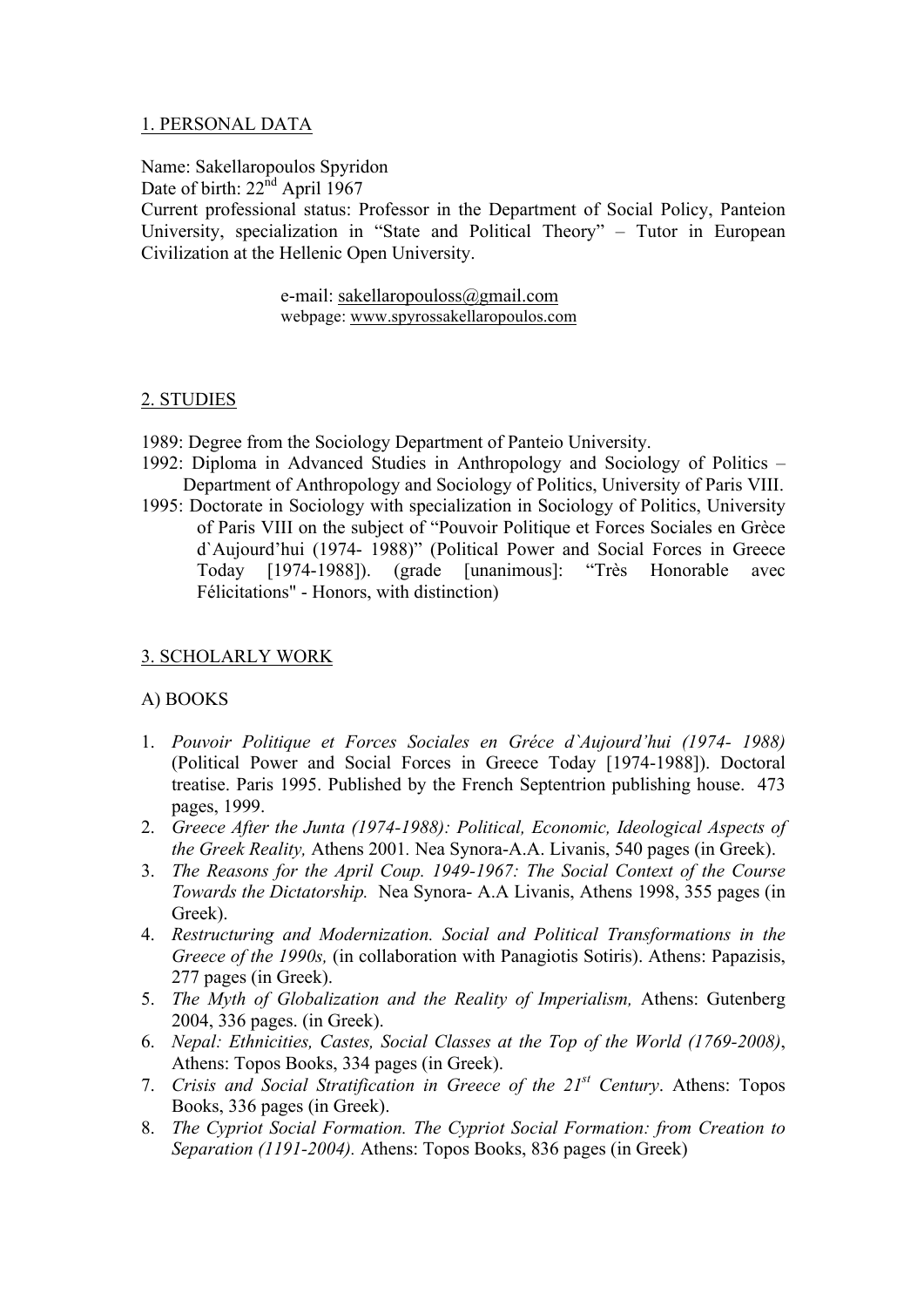9. *Greece's (un) Competitive Capitalism and the Economic Crisis -How the Memoranda Changed Society, Politics and the Economy*, London: Palgrave, p. 313.

# Α1) BOOKS EDITED

- 1. *Greece in the 19th and 20th Century (with A. Moisidis)* 2010, Athens: Topos Books, 487 pages. (in Greek).
- 2. "This is How We Love Greece". Complete Proceedings and History of Beloyanni's Processes- The Vavoudis Messages, (ed. Spyros Sakellaropoulos, research material Grigoris Sakellaropoulos) Athens: Topos Books, 527 pages. (in Greek).

# Β) PUBLISHED ARTICLES

- 1. "Elected Prefectural Government in the Context of Capitalist Restructuring", *Theseis* 56, 1996: 61- 77 (in Greek).
- 2. "Dialogue on the Contemporary State in Response to an Article by K. Tsoukalas", *Theseis"* 65, 1998: 75- 106 (in Greek).
- 3. "Study of the Local Government Personnel" (In collaboration with Professor A. Metaxopoulos, Associate Professor T. Bechrakis and Dr. G. Mavris). *Working Papers,* No. 24, Panteion University 1998, p. 46 (in Greek).
- 4. "The Cyprus Question from the Independence Period to the Turkish Invasion. Class Strategies and Social Contradictions", *Outopia* 36. September-October 1999: 127-40 (in Greek).
- 5. "On the Terms for the Formation of the Cypriot State," *Theseis* 70, January-March 2000: 153-70 (in Greek).
- 6. "The Mythology of Economic Globalization", *Working Pap*er No. 41, Panteion University, Athens 2000: 1-68 (in Greek).
- 7. "On the Theory of Imperialism in our Age", *Theseis* 74, 2001: 89-125 (in Greek).
- 8. "A Sketch on the Cyprus Problem. An Attempt for a Materialist Approach", *Eirmos* 3, Winter 2001:108-30 (in Greek).
- 9. "The problem of Totalitarian Ideology for Young People: the Illusion of the Enlightened Leader Among Adolescents" (In collaboration with Giannis Katerelos), *Eirmos* 3, Winter 2001: 160-80 (in Greek).
- 10. "Towards a Globalization of Migration"; *Contemporary Education* 122, January February 2002: 153- 4 (in Greek).
- 11. "The Theoretical and Ideological Context of Globalization: A Critical Evaluation". *Outopia* 49, 2002: 161- 77 (in Greek).
- 12. "Revisiting the Social and Political Theory of Social Classes", *Rethinking Marxism* 14 (4), 2002- 2003: 110- 33.
- 13. "The Meaning and the Role of Supranational Entities in the Present Age. The Particular Case of the European Union." Reprinted in *Globalization and Contemporary Society* (edited by R. Panagiotopoulou/S. Koniordos/L. Maratou-Alipranti), 2003, Athens, EKKE (National Centre for Social Research), pp.133-152. First publication *Theseis* 81, 2002: 81- 101, (in Greek).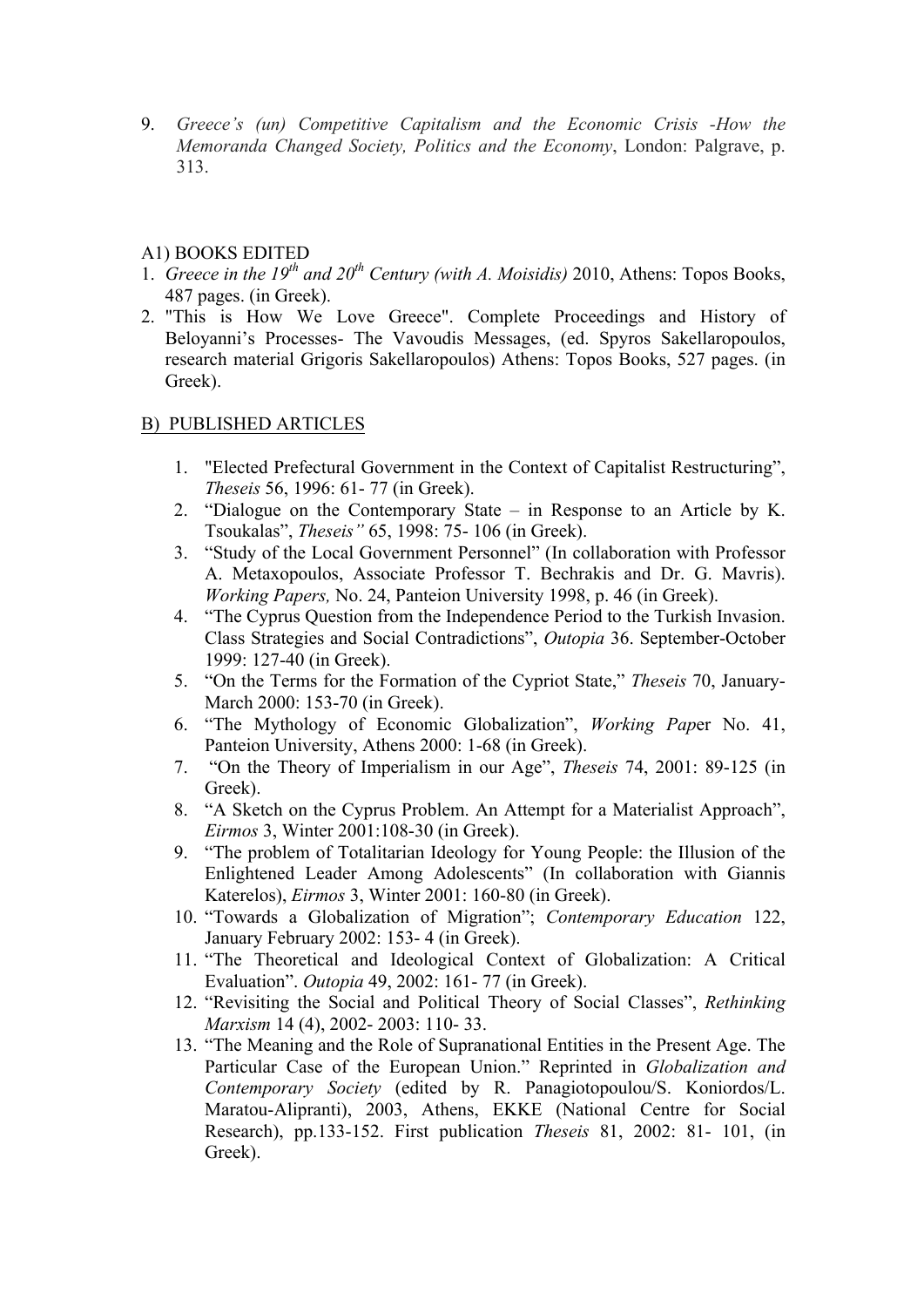- 14. "Stages and Phases of the Capitalist Mode of Production", *Ariadne - Yearbook of the Philosophy School of the University of Crete* 10, 2004: 193- 217, (in Greek).
- 15. "The Methodological and Theoretical Impasses of Globalization" (in collaboration with Panagiotis Sotiris), *Theseis* No. 87, 2004:151-78, (in Greek).
- 16. "Towards a Supranational Bourgeoisie? A Critical Approach", *Theseis* 89, 2004: 111- 40, (in Greek).
- 17. "Transmutations of the Party Phenomenon and Armoring of the Political Stratum Against People's Interests" (in collaboration with Panagiotis Sotiris) in the collective volume *Social Change in Present-Day Greece* (1980- 2001), Athens 2004: Sakis Karagiorgas Foundation, pp.97-113. (in Greek).
- 18. "The Emergence of the Network Party: The Case of PASOK" (in collaboration with P. Sotiris), *Political Science* 1, 2005: 102-19 (in Greek).
- 19. "La nouvelle théorie marxiste sur l' Impérialisme" (The New Marxist Theory on Imperialism) (in collaboration with Panagiotis Sotiris), *Contretemps* 13, May 2005: 169- 77.
- 20. "Transformations in the Structure of Greek Society in the Decade 1981 2001" in the collective volume *Political Sociology Today* in honour of Professor I. Dimakis, Papazisis editions, edited by A. Afouxenidis-M. Alexakis,  $pp.27 - 53$ , Athens 2006. (in Greek).
- 21. "Towards a Declining State? The Rise of the Headquarters State" *Science and Society* 71. 1: 7-32, 2007.
- 22. "Imperialism and Globalization in the Contemporary World", *Diaplous* 9, 2005: 52-4.
- 23. "Returning to Imperialism. An Intervention on the Views of Panitch and Gindin Concerning the Formation of the Informal American Empire" (in collaboration with Panagiotis Sotiris), *Monthly Review* 15 (80), 2006: 22- 38, (in Greek).
- 24. "The Project of *Cosmopolitan Democracy*: Postmodern in Content, Conservative in Orientation", in the collective volume *The King's New Clothes,* edited by D. Pavlidis, Athens 2006: Proletarian Flag editions, pp. 77-112, (in Greek).
- 25. Book Review of *Empire of Capital* and *Τhe New Imperialism* (in collaboration with Panagiotis Sotiris), *Theory and Science* 8. 1, 2006: http://theoryandscience.icaap.org/currentissue\_81.php.
- 26. Intervention on the Nation and the Left, in Response to the Positions of Nikos Psyroukis on the Cyprus problem. *Monthly Review* 23 (88), 2006: 64- 77, (in Greek).
- **27.** "Du récent mouvement étudiant en Grèce et de ses causes" ("On the Recent Student Movement in Greece and its Causes", *Critique Communiste* 181, 2006: 27- 34. (in French).
- 28. "Direct Foreign Investment: Theoretical Investigation and Empirical Tracing of Tendencies in Foreign Capital Investment in Greece in the Period Between 1990 and 2002" (in collaboration with G. Economakis and A. Xenakis) in the collective volume published by the University of the Aegean in honour of Professor S. Babanassis, edited by V. Aggelis and L. Maroudas, Papazisis, Athens, 2006: 677-718, (in Greek).
- **29.** "On the New Protectorates", *Monthly Review* 26 (91), 2007: 70-9 (in Greek).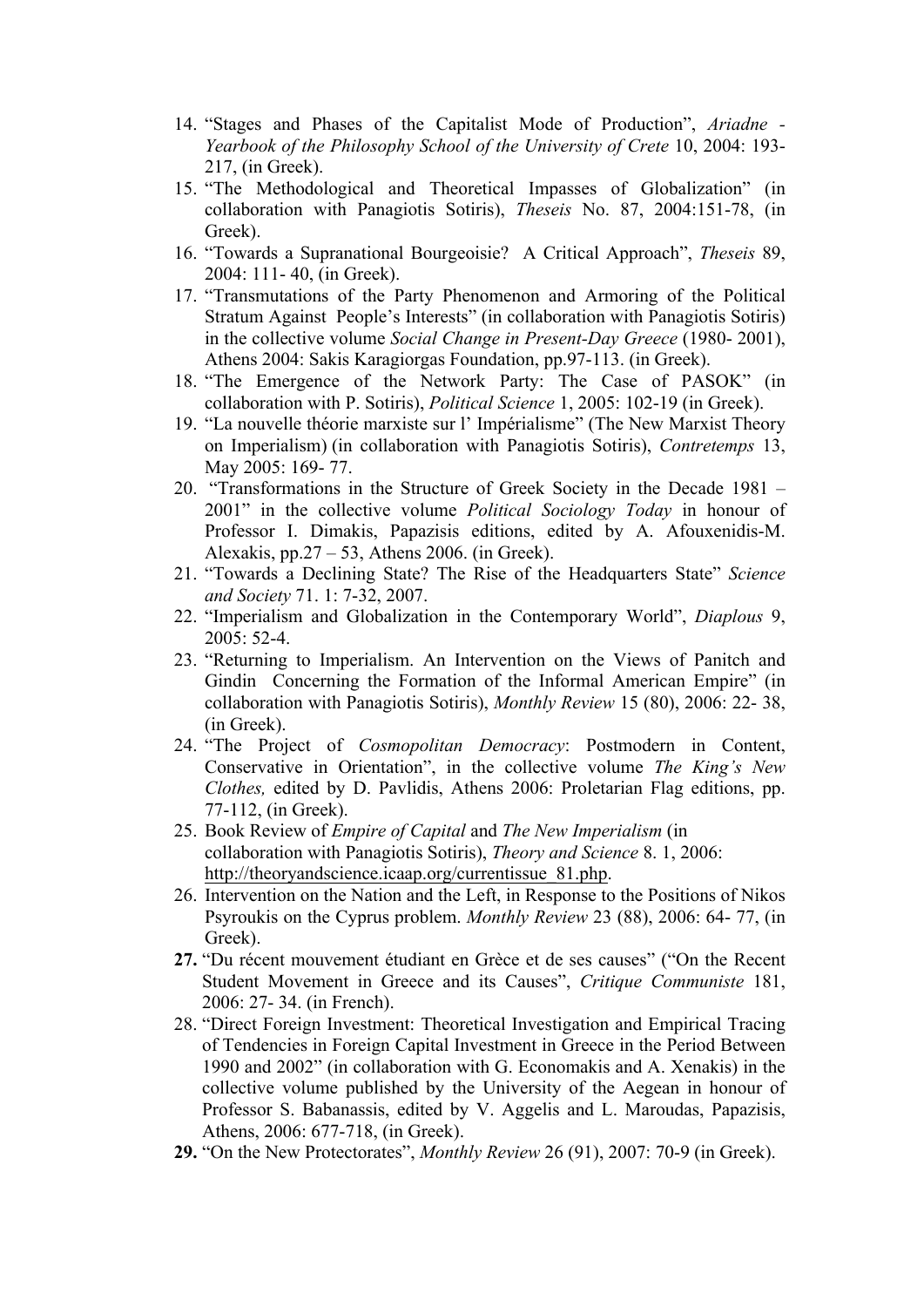- **30.** "Classes, Masses and Politics: on the Revolutionary Subject of our Age" (in collaboration with Panagiotis Sotiris) 2007, in the collective volume *Ιmperialism: Contradictions and Resistance*, Αthens, KAPSIMI publications, 101-25, (in Greek).
- **31.** "Materialism of the Encounter (Aleatory Materialism) and Determinism: Two Incompatible Concepts" (2007), *Theseis,* 101, 2007: 25-30. (in Greek).
- **32.** "On the Beginnings of the Conflict Between the Two Communities in Cyprus: The Significance of the Fall of the Asiatic Mode of Production" 2008, *Monthly Review* 37 (102): 6-20, (in Greek).
- **33.** "American Foreign Policy as Modern Imperialism: From Armed Humanitarianism to Pre-Emptive War" (in collaboration with P. Sotiris) *Science & Society* 72.2: 208- 235.
- 34. "The Cyprus Problem Still Persists", in the electronic version of *Monthly Review* at the website

http://www.montlhyreview.gr/antilogos/greek/diktuo/arxeio. (in Greek).

- 35. "Dictature des Colonels- Grece" ("Dictatorship of the Colonels (Greece)" (in collaboration with Panagiotis Sotiris), 2008, in the collective volume *France in the 1968 years* (*La France des années 1968)* edited by Antoine Artous, Didier Epsztajn, Patrick Silberstein, Paris: Syllepse, pp. 257- 266 (in French). Spanish translation in Manuel Garí, Jaime Pastor y Miguel Romero (eds.) 1968. *El mundo pudo cambiar de base* Colección: MAYOR, pp. 243- 255.
- 36. "The Return of the Discussion on Imperialism and the Contribution of Ellen Meiksins Wood" (in collaboration with Panagiotis Sotiris), Prologue to the Greek translation of *Empire of Capital,* 2008, Αthens: KAPSIMI publications, pp. 13-29 (in Greek).
- 37. "Social Policy in Greece in the Interwar Period: Events, Conflicts and Conceptual Transformations" (in collaboration with Giorgos Nikolaidis), 2008, in the collective volume *Public Health and Social Policy: Eleftherios Venizelos and His Age,* Αthens, Papazisis, pp. 435-468, (in Greek).
- 38. "The Global Explosion of 68 and the Creation of the New Left", 2008, in the collective volume *40 years of May 1968, Athens, Miletos,* pp. 150- 173 (in Greek).
- 39. "The Issue of Globalization Through the Theory of Imperialism and the Periodization of Modes of Production" *Critical Sociology* 35.1, 2009: 57- 78.
- 40. "Peter Gowan's Theorization of the Forms and Contradictions of US Supremacy:

A Critical Assessment"" (in collaboration with P. Sotiris), 2009, *Cultural Logic* 12, http://clogic.eserver.org/2009/Sakellaropoulos\_and\_Sotiris.pdf. Greek version *"Peter Gowan and the Theoretical Approach to American Supremacy: A critical evaluation: Theseis* 111, 2010: 45-79 (in Greek).

- 41. "Greece 2010: the Capitalist Offensive" 2010, *Theseis* 112: 51-70.
- 42. "Introduction", 2010, (in collaboration with A. Moisidis) in Greece in the  $19<sup>th</sup>$ and 20<sup>th</sup> Century, Athens: Topos Books, pp. 15-19. (in Greek).
- 43. "Epilogue", 2010, (in collaboration with A. Moisidis) in Greece in the  $19<sup>th</sup>$ and 20th Century, Athens: Topos Books, pp. 467-474.
- 44. "The Cyprus problem and Greek society" in Greece in the 19<sup>th</sup> and 20<sup>th</sup> Century (edited by A. Moisidis-S. Sakellaropoulos), Athens: Topos Books, pp. 425-465. (in Greek).
- 45. "The Recent Economic Crisis in Greece and the Strategy of the Capital" 2010, *Journal of Greek Modern Studies* 28. 2: 321- 348.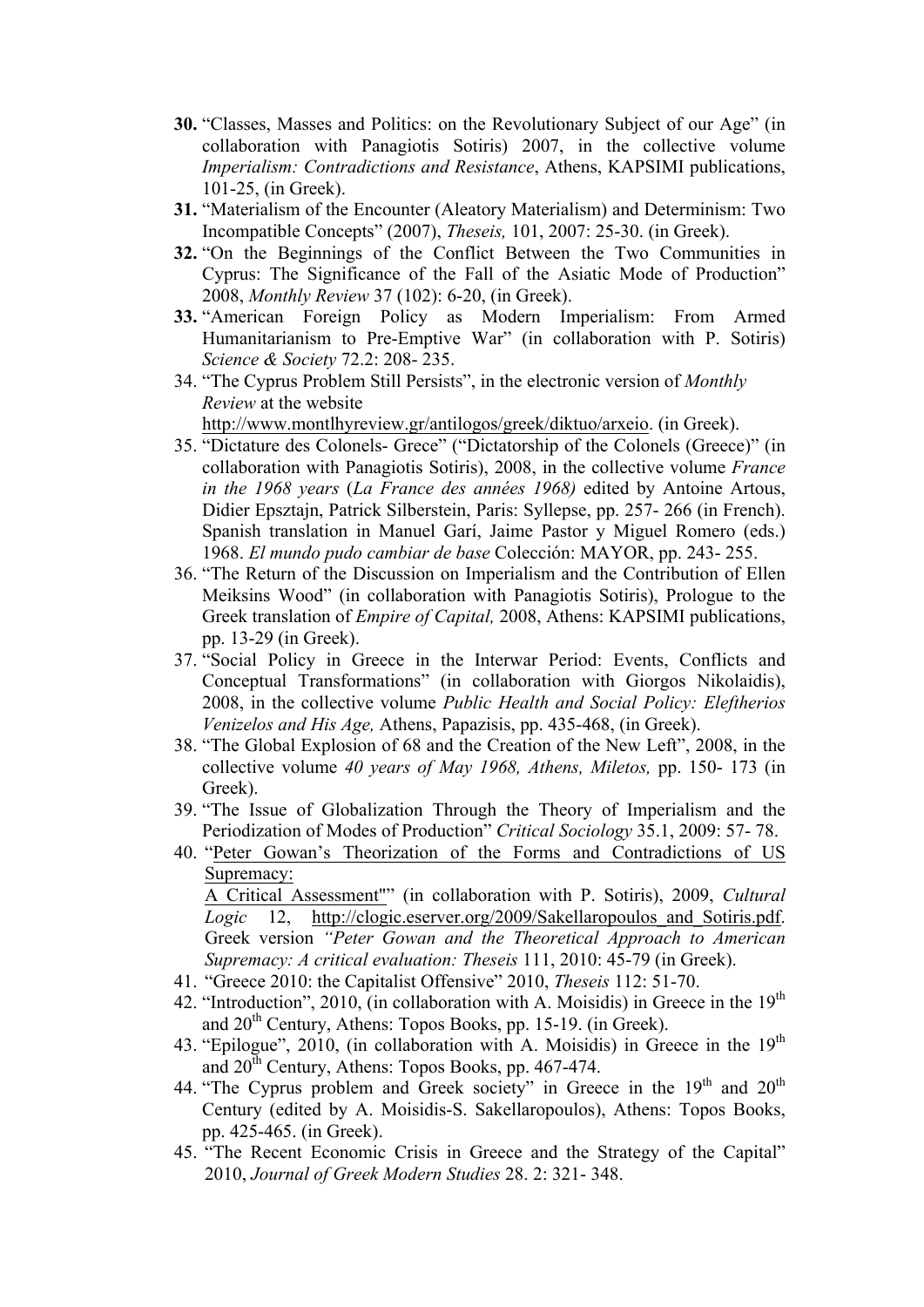- 46. "Globalization and Culture: The Unbearable Presence of National Identity", *Tetradia* 59, 2010: 141- 60, (in Greek).
- 47. "The Army and the 21st April Regime (of the 21th April)", *Theseis* 115: 83- 117 (in Greek).
- 48. "The Influence of the Rural Movement on the Electoral Behaviour (comportment) of (the) Rural Strata (1961- 1964) in A. Moysidis (ed) 2011, The Rural Movement in Greece. From  $19<sup>th</sup>$  century to our days, Athens: Institouto Nicos Poulantza/ Nissos, pp. 187- 212.
- 49. "For a Re-evaluation of the Theory of Imperialism", *Theseis* 117: 143-156, (in Greek).
- 50. "On the Causes and the Significance of the December 2008 Social Explosion in Greece", 2012, *Science and Society* 73. 3: 340- 364.
- 51. "Grecia en una encrucihada, Crisis y radicalization en la semi-periferia europea" (in Collaboration with Paris Yeros and Christos Papatheodorou), *Batailla de Ideas* 3, 2012: 54-69. English version: "Greece at a Crossroads: Crisis and Radicalization in the Southern European Semi-Periphery" http://mrzine.monthlyreview.org/2012/psy300512.html
- 52. "Social Policy in Greece in the Interwar Period: Events, Conflicts and Conceptual Transformations" (in collaboration with G. Nicolaidis) *Sage Open* October-December 2012:1-15, http://sgo.sagepub.com/content/2/4/2158244012461491.full.pdf+html
- 53. "Towards a Powerless State? A Scepticist Approach", 2013 in the collective volume *Sociology and Social Transformation in Modern Greece*, edited by A. Moissides, D. Papadopoulou and G. Petraki, Athens: Gutenberg, pp. 302- 309 (in Greek).
- 54. "The Political Situation in Nepal (2008-2012) and the Split of the Maoist Party", *Theseis* 122, 2013: 55- 75 (in Greek).
- 55. AKEL and KKE during the 40's and the 50's: a Difficult Relationship in the Framework of Enosis", *Tetradia* 62- 63, 2013:131- 46 (in Greek).
- 56. "Transformations of the greek state's structure during the crisis", 2014, *Outopia* 106: 59- 71 (in Greek).
- 57. "About the Causes and the Significance of the December's 2008 social explosion in Greece" 2014 in the collective volume Family Gender and Immigration in Modern Greece edited by T. Anthopoulou, C. Bagavos, M. Stratigaki, Athens: Gutenberg, pp. 427- 466 (in Greek).
- 58. *Postcards from the future: The Greek Debt Crisis, the Struggle against the EU-IMF Austerity Package and the Open Questions for Left Strategy*» (in collaboration with P. Sotiris), 2014, *Constellations* vol 21 no 2, pp. 262- 273.
- 59. «The origins of the civil war in Nepal and the role of the Communist Party of Nepal (Maoist)», 2014, *Cultural Logic* 2011, *http://clogic.eserver.org/2011/Sakellaropoulos.pdf.*
- 60. "Transformations of the Greek **Society** in the Decade 1981- 1991" in the collective volume *Changes in Balkan and East Countries during the 90's* (edited by M. Kyppas), Athens: Herodotos, pp. 915- 945.
- 61. "From territorial to non territorial capitalist imperialism: Lenin and the possibility of a Marxist Theory of imperialism". (**in collaboration with Panagiotis Sotiris)**, 2015, *Rethinking Marxism* vol 27 no1, pp. 85- 106. (in **Greek**)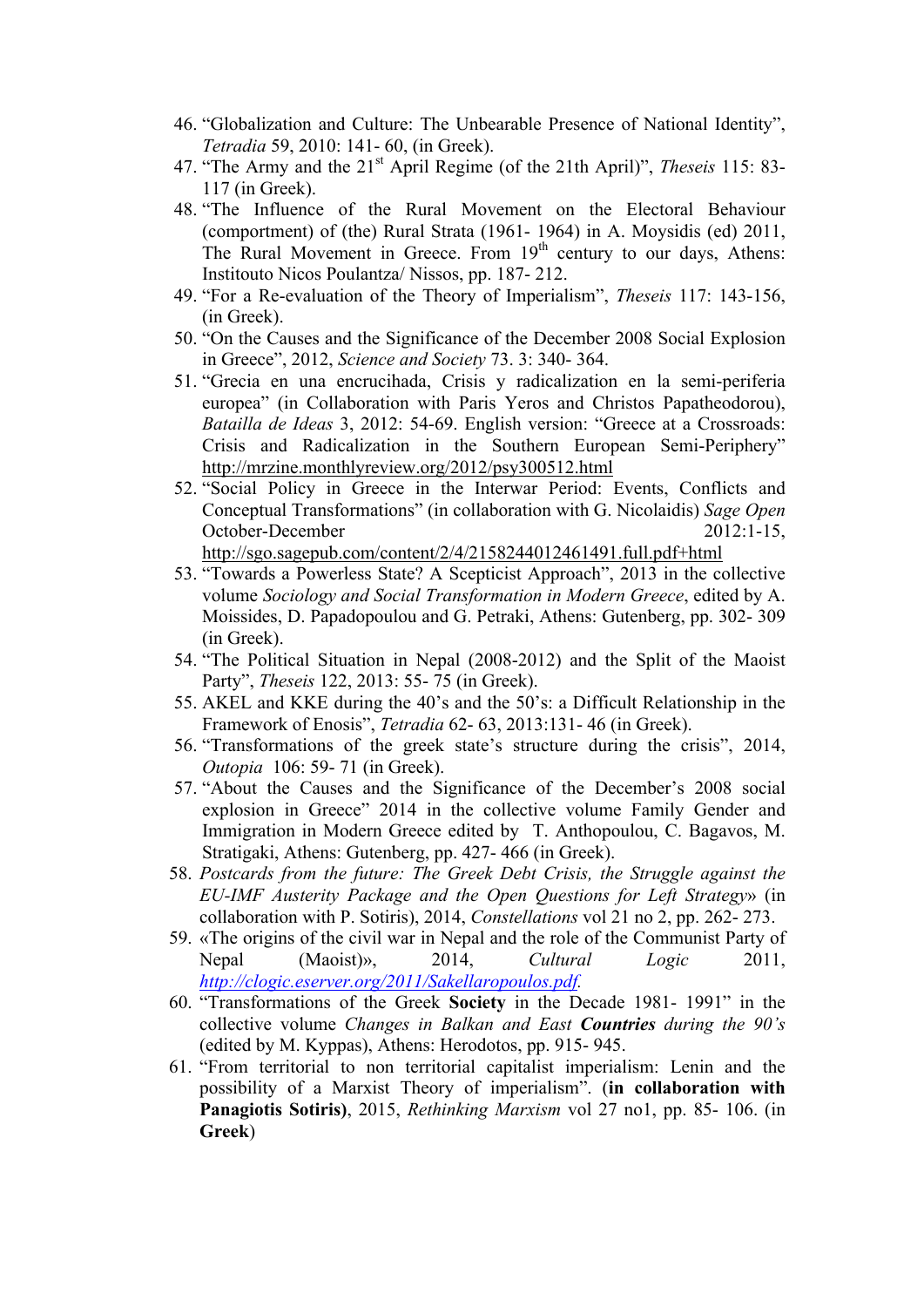- 62. "The political and social causes of the fall of dictatorship in Greece" (in collaboration with Panagiotis Sotiris), 2015, Neos Antaios 1: 115- 123. (in greek)
- 63. "The undeclared Greek Cypriot civil war (1944- 1949)", 2015, *Theseis* 132, http://www.theseis.com/index.php?option=com\_content&task=view&id=129 8&Itemid=29 (in greek)
- 64. "Transformations of the Greek society in the Decade 2009- 2014", 2016, in G. Tolios (ed), *Social structure of the greek society*, Athens: Taxideftis, pp 207- 221. (in greek)
- 65. "The Era of Nikos Belloyiannis» *in This is How We Love Greece. Complete Proceedings and History of Beloyanni's Processes- The Vavoudis Messages*, (ed. Spyros Sakellaropoulos, research material: Grigoris Sakellaropoulos) Athens: Topos Books, pp.13- 49 (in Greek).
- 66. "Transformations of the Greek society in the Decade 1991- 2011", 2016, *Tetradia* no66: 59- 73, (in greek).
- 67. "About the Class Character of the European Communities/ European Union", 2016, in Ε. Lakerante- Ι. Vamvakidou- Α. Solaki (eds) From Rosa Luxemburg to the Monstrous Idol of Europe. The Malaise of the Capitalist System, Trikala: Epekeina Publications, pp. 195- 212 (in Greek).
- 68. «Winners and Losers in the Greek Financial Crisis», 2016, *Global Dialogue* vol. 6 no4, http://isa-global-dialogue.net/winners-and-losers-in-the-greekfinancial-crisis
- 69. «On the class character of the European Communities/ European Union: A Marxist Approach", 2017, *Science and Society* vol. 81 no 2, pp. 220- 247.
- 70. *"History of the EU's Enlargement",* 2016, *in* N. Maravelias (ed), European Union*. Creation, Developments, Perspectives, Athens*: Kritiki, pp. 51- 68. (in Greek)
- 71. "The Stance of the Communist Party of Greece towards the Policy of the Communist Party of Cyprus from the 1931 Revolt to the Metaxas Dictatorship", 2017, *Marxistiki Skepsi* no. 23, pp. 115- 129, in Greek).
- 72. "The Project of Cosmopolitan Democracy: a Critical Approach", 2017, *Journal of Labour and Society* vol 20, no 4, pp. 487- 508.
- 73. "**The** European Union as class project and imperialist strategy", 2018, (in collaboration with Panagiotis Sotiris), *Viewpoint Magazine,* vol. 6 https://www.viewpointmag.com/2018/02/01/european-union-class-projectimperialist-strategy/ (Italian translation: L'Unione europea come progetto di classe e strategia imperialista, στο Sinistrainrete Archivio di documenti e articoli per la discussione politica nella sinistra, https://www.sinistrainrete.info/europa/12058-panagiotis-sotiris-e-spyrossakellaropoulos-l-unione-europea-come-progetto-di-classe-e-strategiaimperialista.html
- 74. *"*The class structure of society in the Republic of Cyprus", 2017/2018*, Cyprus Review* vol. 29, pp. 159- 182*.*
- 75. ''The Greek Left and the Cyprus Issue 1918-1931. From the Demand for Self-Determination to Silence and to the Goal of Independence- the Determinant Role of the 'Macedonian Question'". 2018, *Istorika* no. 68, pp. 139-158 (in Greek).
- 76. "The theoretical weakness of theses positing emergence of a transnational bourgeoisie and a transnational state. A critique of the views of William Robinson, 2018, *Journal of Labour and Society.* **Vol. 21** no 4, pp. 579- 596.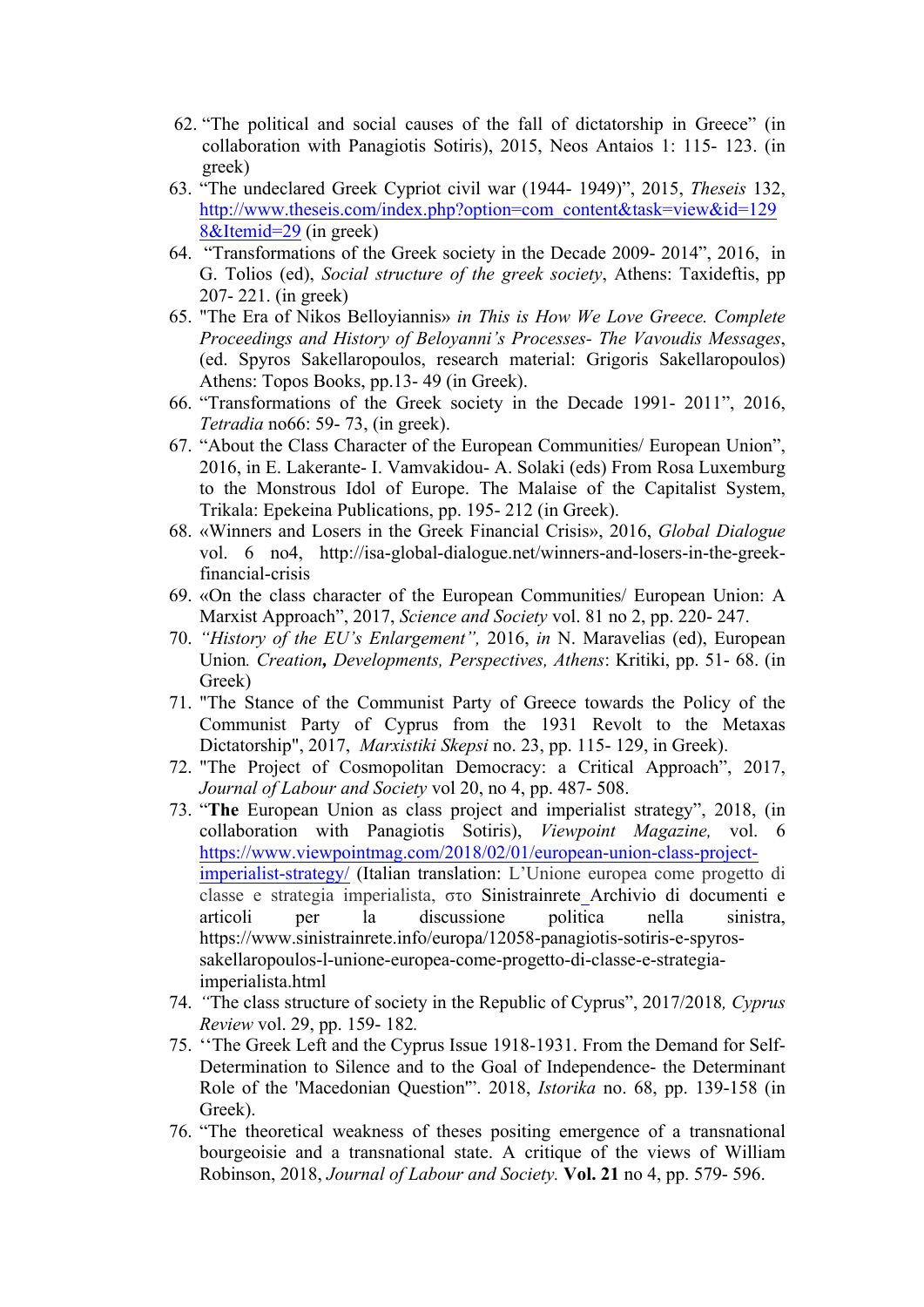- 77. "The Althusser-Poulantzas Discussion on the State", 2019, *International Critical Thought,* vol. 9 no .1 , pp 128- 141.
- 78. "The Paradox of the Coexistence of Two Communist Parties: the Case of AKEL and KKK in Cyprus (1941-1944)", 2019, (in collaboration with Alexis Alekou) *Theseis* no. 147, pp. 65-92 (in Greek).
- 79. "Nikos Vavoudis's Case Based on Greek and Soviet Archives" (in collaboration with M. Choumerianos), 2019, *Crisis* no. 5, pp. 93-123 (in Greek).
- 80. "The Communist Party of Cyprus, the Comintern and **the 1931 Uprising**: Thoughts on the 'Apologia' of Charalambos Vatyliotis (Vatis)" (in collaboration with M. Choumerianos), 2019, *Communism in the 20th Century* no 16, pp. 103- 124.
- 81. "The Crisis and the Strategy of the Greek Ruling Class», 2018, in P. Sotiris (ed), *Crisis, Movement, Strategy: The Greek Experience*, London: Brill, pp. 203- 228.
- 82. "The debate about Enosis between Greeks and Turks of Cyprus in the Legislative Council", 2019, *Deltos* no 4*, pp.* 67- 86*, (in Greek)*.
- 83. "**The** Social Structure of the Foreign Labour Force in Greece", 2019, in M. Christodoulou- M. Spyridakis (eds) *Emotions, Temporalities and Working-Class Identities in the 21st Century*, Nova Science Publishers, pp. 151- 174.
- 84. "The Althusser-Poulantzas Debate on the State Question", 2019, *Outopia* no 130, pp. 47-63, (in Greek).
- 85. "About the 'Apologia' of the Leader of the Communist Party of Cyprus Charalampos Vatiliotis (Vatis) in *Komintern* Concerning the Position of the Party about the 1931 Revolt" (in collaboration with M. Choumerianos), 2020. *Theseis* (in Greek) no 150, pp. 125- 156.
- 86. «The conflict of President S. Kyprianou with the Cypriot parliament (1984 1985) as a Form of the crisis of the State», 2020. *Elliniki Epitheorisi Politikis Epistimis* no. 46, pp. 48-82. (in Greek)
- 87. «Rereading the 18th Brumaire of Louis Bonaparte», 2020, *New Proposals: Journal of Marxism and indisciplinary inquiry*. vol 11. no1, pp. 34- 47.
- 88. «The Lenin's theory of the weakest link and the intervention by the Greek radical Left in the course of the crisis: lessons for the future», 2021, *International Critical Thought* vol. 11 no .1, pp 98- 119.
- 89. «Rereading the 18th Brumaire of Louis Bonaparte: the phenomenon of Bonapartism as a form of capitalist state without political representation », 2021, *Theseis* no. 155, pp. 73- 99 (in Greek).
- 90. "Poulantzas, State, Socialism", 2021, *Situations* vol 9, no 1-2, pp. 49- 59.

#### 3C) Forthcoming

1) Article entitled "The position of the KKE towards the Cyprus issue 1918-1959" has been accepted for publication in the collective volume *Left and (post) Colonialism in Cyprus* (ed. N. Christofis)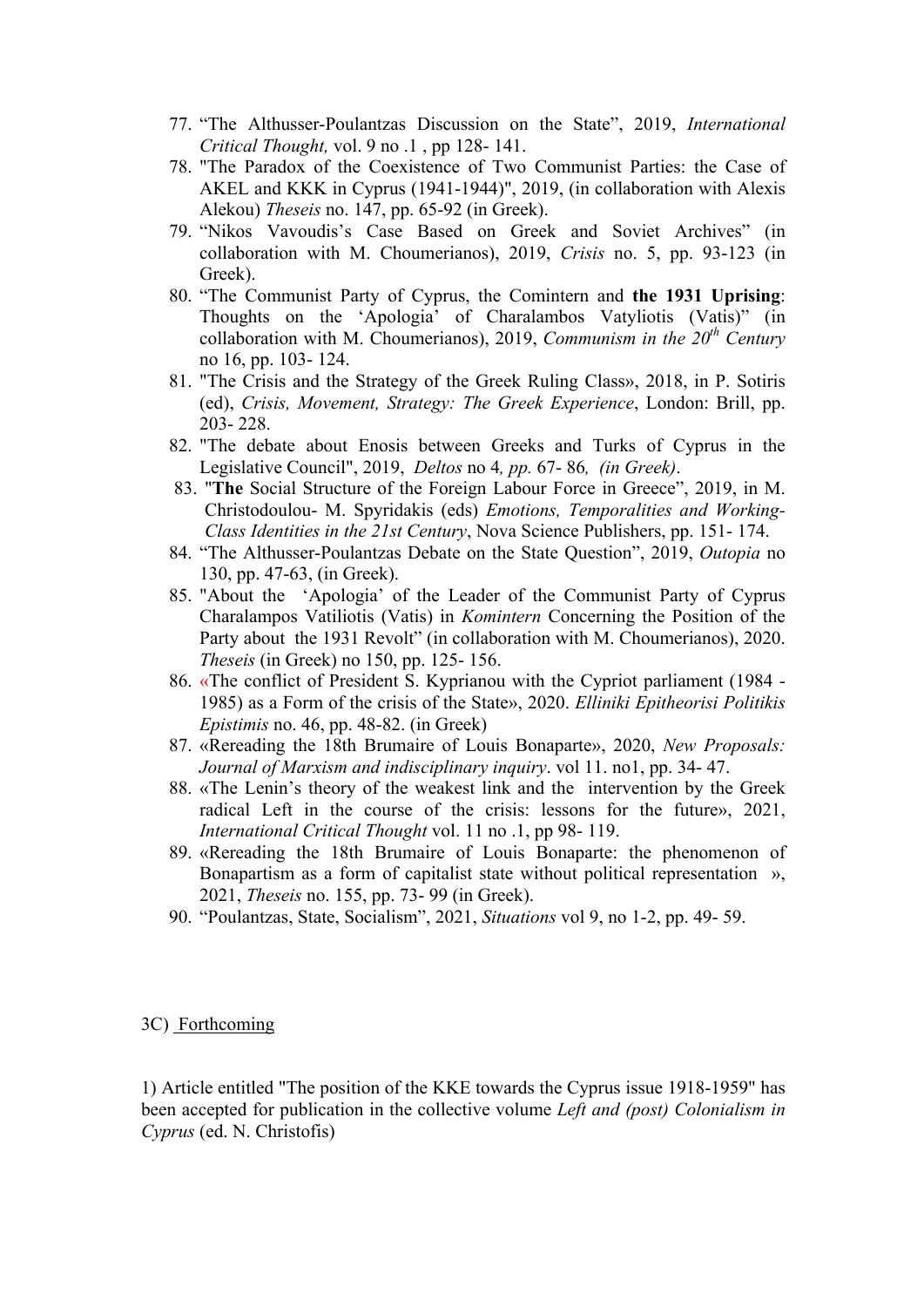2) Book entitled "The attitude of the Third International towards the Communist Party of Cyprus after the uprising of October 1931" (in collaboration with M. Houmerianos), Athens: Topos

#### 3D) RESEARCH WORK UNDER EVALUATION

1)Book entitled *The Evolution of the Political, Social and Economic Life of Cyprus (1191-1950)* is in the process of evaluation (contract with Palgrave for delivery of manuscript on 30/6/2022)

2) Article entitled "1821 and Cyprus" will be included in the collective volume *Recruitments of 1821* (ed. Ch. Koulouris), Athens: Alexandria

#### 3E) RESEARCH WORK IN PROGRESS

3) Book entitled "Theory and History of Imperialism" is in the process of being written

4) Book entitled "The history of the Communist Party of Cyprus (1923-1945)" (in collaboration with A. Alekou) is in the process of writing

#### 3F) CITATION INDEX

Total number of citations: 550.

#### 3Ga) DOMESTIC LIBRARIES WITH MY BOOKS IN STOCK

*Pouvoir Politique et Forces Sociales en Gréce d`Aujourd'hui (1974- 1988)*: 2 libraries

*Greece After the Junta (1974-1988)*: 16 libraries *Τhe Reasons for the April Coup. 1949-1967:* 14 libraries *Restructuring and Modernization (with P. Sotiris)*: 10 libraries *The Myth of Globalization and the Reality of Imperialism:* 16 libraries *Nepal:* 2 libraries *Crisis and Social Stratification in Greece of the 21st Century: 3* libraries *Greece in the 19<sup>th</sup> and 20<sup>th</sup> Century (ed. With A. Moissides): 8 libraries The Cypriot Social Formation* (one library**)** *Greece's (un) Competitive Capitalism and the Economic Crisis* (one library). *This is How We Love Greece* (one library).

#### 3Gb) LIBRARIES ABROAD WITH MY BOOKS IN STOCK

*Pouvoir Politique et Forces Sociales en Gréce d`Aujourd'hui (1974- 1988)*: 14 libraries *Greece After the Junta (1974-1988)*:12 libraries *Τhe reasons for the April Coup. 1949-1967:* 14 libraries *Crisis and Social Stratification in Greece of the 21st Century:* 11 libraries *Greece in the 19th and 20th Century (ed. With A. Moissides):* 15 libraries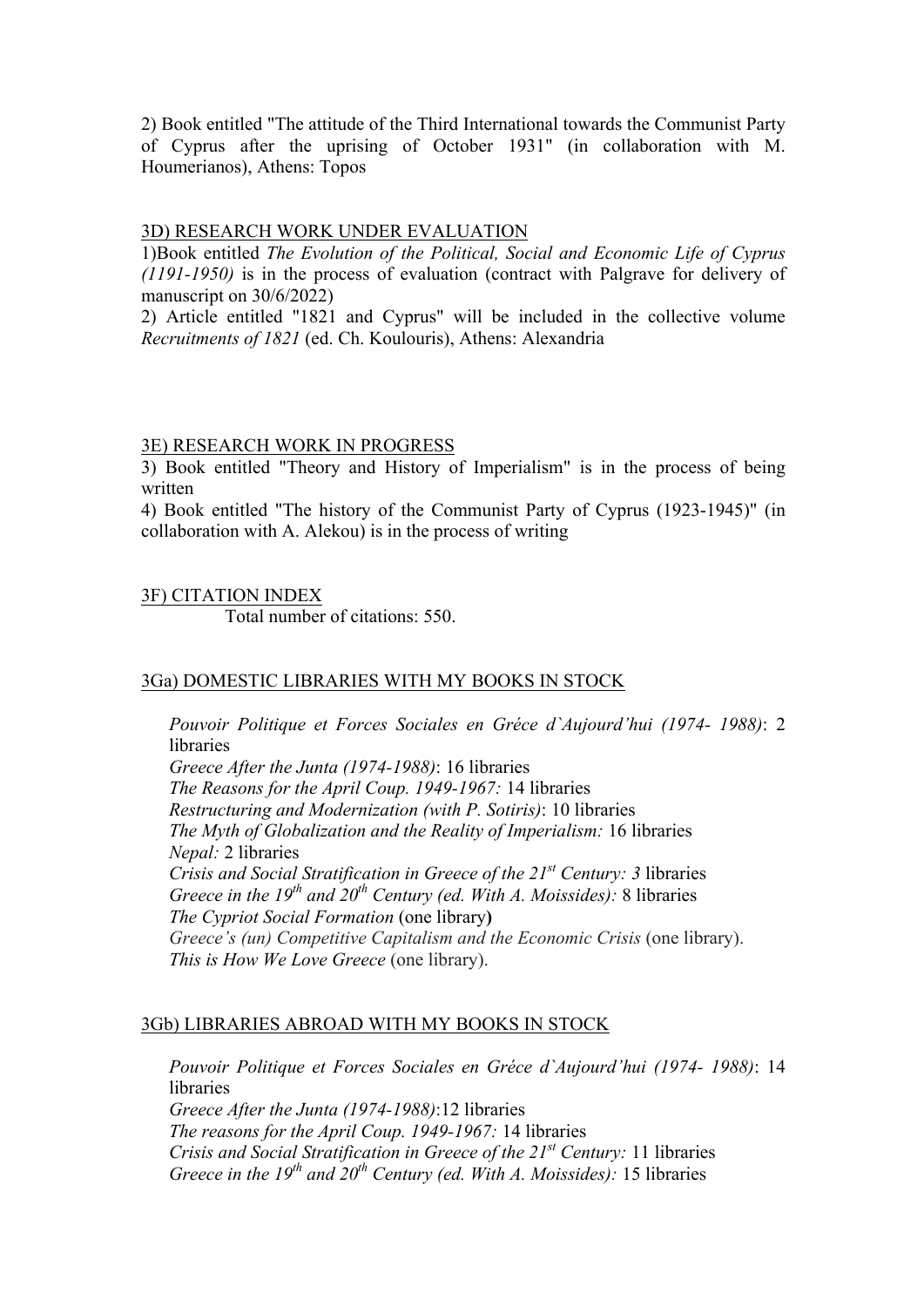*The Cypriot Social Formation* (9 libraries) *Greece's (un) Competitive Capitalism and the Economic Crisis (157 libraries). This is How We Love Greece* (10 libraries)

### 4) PARTICIPATION AS AUTHOR IN HAND BOOKS (IN GREEK)

1. "The European Union and Globalization", 2005, Alternative Educational Material, Hellenic Open University, pp 1 -12.

2. "From Maastricht to Amsterdam and to Nice: The European Union is Changing", 2005, Alternative Educational Material, Hellenic Open University, pp 1-8.

3. "From the EU15 to the EU 25Q, a Brief Presentation of the Recent Enlargement (in collaboration with S. Konstantinidis), 2005, Alternative Educational Material, Hellenic Open University. 1- 20.

4. "The European Union: Institutions and Procedures of Social and Regional Cohesion" 2005, Alternative Educational Material, Hellenic Open University, pp 1- 13.

5. "Aspects of Globalization **Processes**", 2005, Alternative Educational Material, Hellenic Open University. 1- 34.

6. "From Colonialism to Globalization" 2005, Alternative Educational Material, Hellenic Open University, pp 1- 12.

7. "Globalization and National Culture" in M. Papathanasiou. G. Korres / S. Sakellaropoulos Direction of Multinational Enterprises 2009, Patras: Hellenic Open University. 211-229.

8. "The Transition to the EU27", in L. Leontidou (ed), 2009, *The EU at (in) the Dawn of the Third Millennium: Institutions, Organization, and Policies*, Patras: Hellenic Open University. 75- 119.

9. "Views on the EU's **Future**", in L. Leontidou (ed), 2009, *The EU at the Dawn of the Third Millennium: Institutions, Organization, and Policies*, Patras: Hellenic Open University. 553- 558.

#### 5) TEACHING EXPERIENCE

Α. Department of Philosophical and Sociological Studies, University of Crete. As Visiting Lecturer in the period 2001- 2004 (period) I taught the following subjects:

-Evolution and Transformation of the Greek Post Civil-War Society 1949- 1967

-Theories of Globalization

-Theories of the Contemporary state

-The Greek Society After the Fall of the Dictatorship 1974- 1989

-Sociological theory

-The Marxist Theory of Social Classes

-Construction and Evolution of the Cypriot State

-Marxist Theory

Β. Department of Economics, (department of the) University of Patras. As Visiting Lecturer **from** 2004 to 2007 I taught the following subjects:

-Introduction to Sociology

-Greek Economic History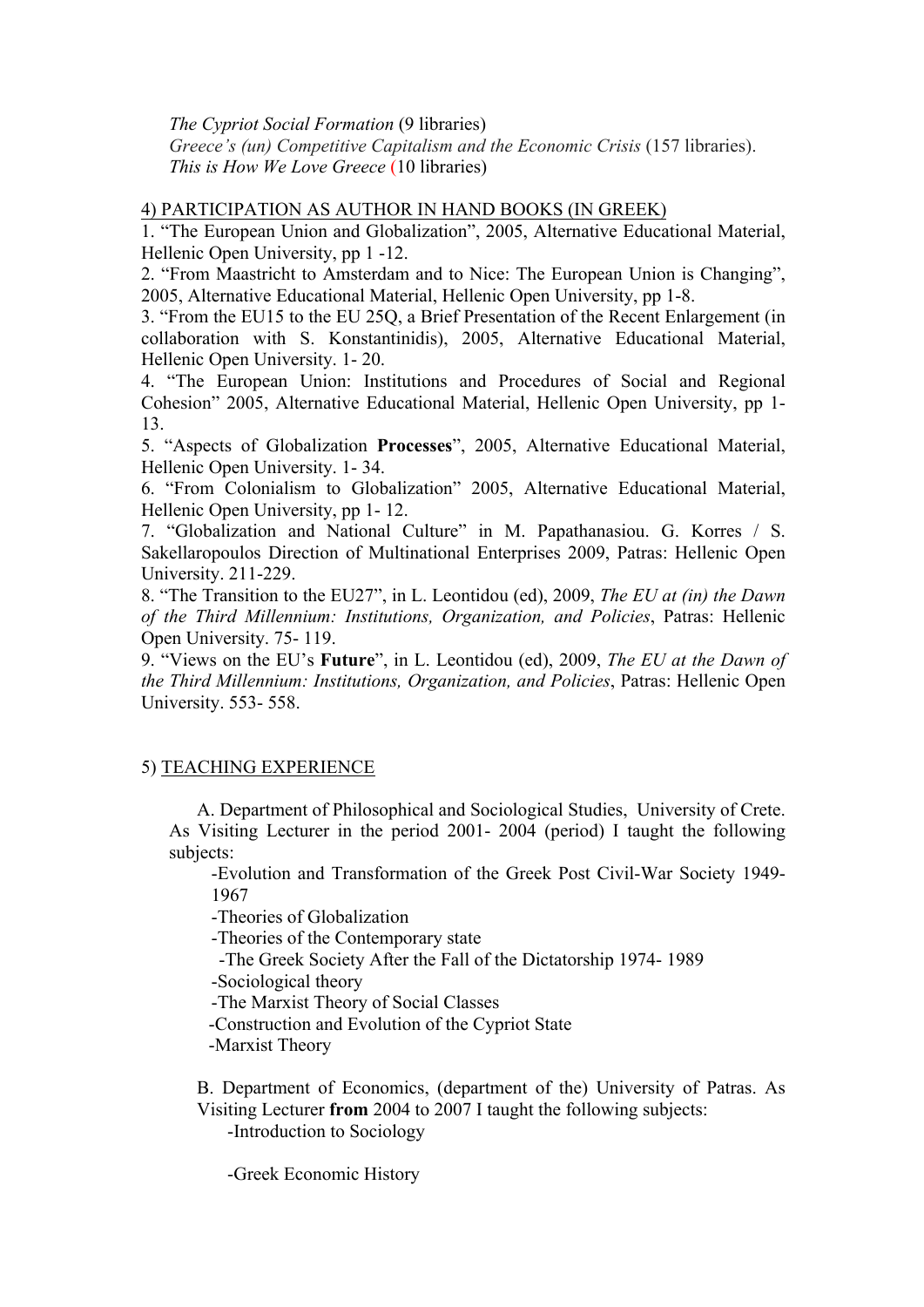-Introduction to Political Science

 C. Hellenic Open University. **In the capacity of** Tutor in the period 2003-2021 I taught the following subjects:

-European Ideological Currents in the mid- $20<sup>th</sup>$  century and the post-Soviet period. The creation and evolution of the European Communities -Creation and evolution of the European Communities -Evolution and governance of the European Union -Political Science

D. University of Piraeus, Department of International and European Studies. **In the capacity of Visiting Lecturer in 2005 and 2006 I taught Introduction to Sociology.**

 E. Panteion University, Department of Social Policy. As Assistant, Associate and Full Professor in the period 2007-2021, I taught the subjects:

-Theories of Globalization

 -Political Theory -Introduction to Modern Greek Society -State and Society -The greek society after the civil war (1949- 1967) -The Contemporary Greek Political System -Introduction to Organization and dynamics of Society -Aspects of the social, political and economic history of Cyprus -Marxist Theory Political Science -Social Cohesion and European Institutions (Postgraduate)

F. University of Cyprus. Department of Social and Political Sciences. As Visiting Professor in the period 2018-2019, I taught the subjects:

- Theories of Globalization
- Creation and development of European Communities/European Union
- Political Society and Federal Organization

# **6) CONFERENCES AND SCHOLARLY MEETINGS**

I have participated in 25 conferences and scholarly meetings in Greece and abroad

#### **7) PARTICATION IN ORGANIZATION COMMITTEES OF CONFERENCES AND SCHOLARLY MEETINGS**

I have participated in four organization committees of conferences and scholarly meetings.

8) PARTICIPATION IN **SUPERVISING** COMMITTEES FOR POSTGRADUATE AND DOCTORAL STUDENTS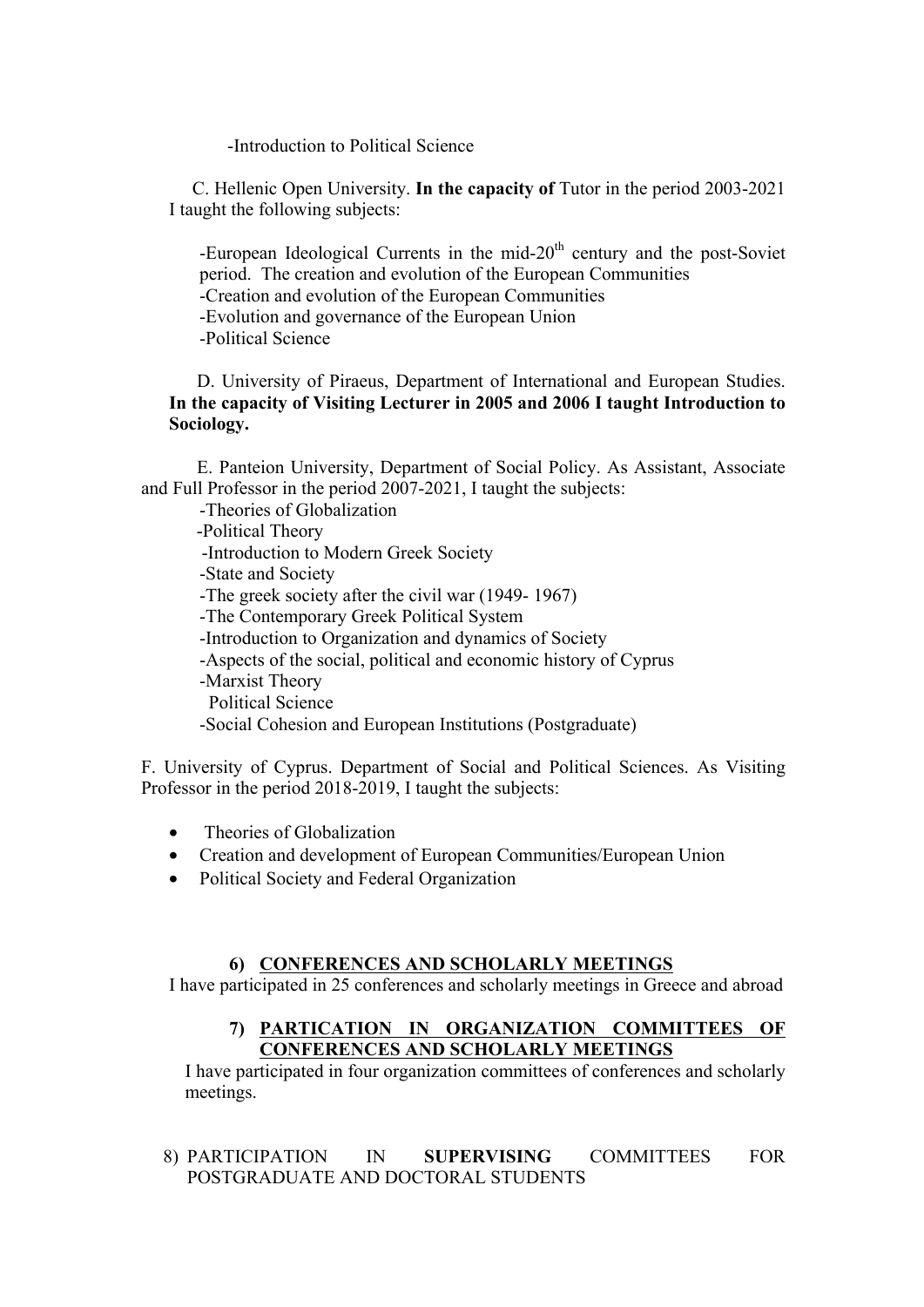Α) I was responsible for three accomplished **PhD Theses**

a) Dionisios Tzarellas, The relation between Economy and Politics in Marxist Theory, 2016.

b) Vassilios Assimakopoulos, 2016, Contradictions, Contrasts and Oppositions within Pasok during 1974-1990.

c) Panagiotis Vassilakis, 2017, The local Administration Within the Greek Social Formation.

d) G. Loutsidis, The first eight years of Karamanlis' governance (1955-1963). From the Royal Order of 1955 to the resignation of 1963, Athens 2020

B) I was responsible for one accomplished post-graduate dissertation

C) I was a member of tripartite consulting committee of an accomplished doctoral thesis

D) I have participated, as a member, in 27 tripartite committees, supervising and judging post-graduate dissertations.

D) I am a member of 4 tripartite committees for supervising doctoral theses.

E) I am responsible for the supervision of one doctoral thesis.

F) I was responsible for the supervision of 12 accomplished graduate dissertations and I was member of 9 tripartite committees of accomplished graduate dissertations.

G) I am responsible for the supervision of two post-doctoral theses.

# 9). ACTIVITIES IN SCHOLARLY JOURNALS

As an external referee I have written reports for the following scholarly journals:

1) *Science and Society*

2*) International Review of Sociology-Revue Internationale de Sociologie*.

3) *East-West, Journal of Economics and Business*.

4) *Theory and Science*

5) *Critical Sociology*

6) *Theseis* 

7) *Journal of Greek Modern Studies*

8) Constellations

9) *Koinoniki Politiki*

10) *Glocalism: the journal of culture, politics and innovation*

11) *Historical Materialism*

12) *Crisis*

- Since 2007 I have been a member of the international board of scholars of the *Contretemps journal.*
- Since 2012 I have been an external referee for of the European Research Council.
- Since the spring of 2017 I am a member of the editorial board of the journal Crisis.
- •Since 2021 I am a member of the editorial board of Cyprus Review
- Since 2012 I have been the editor of two book series (*Contemporary Radical Theory* and *Policy and History*) for Topos Publishing House.